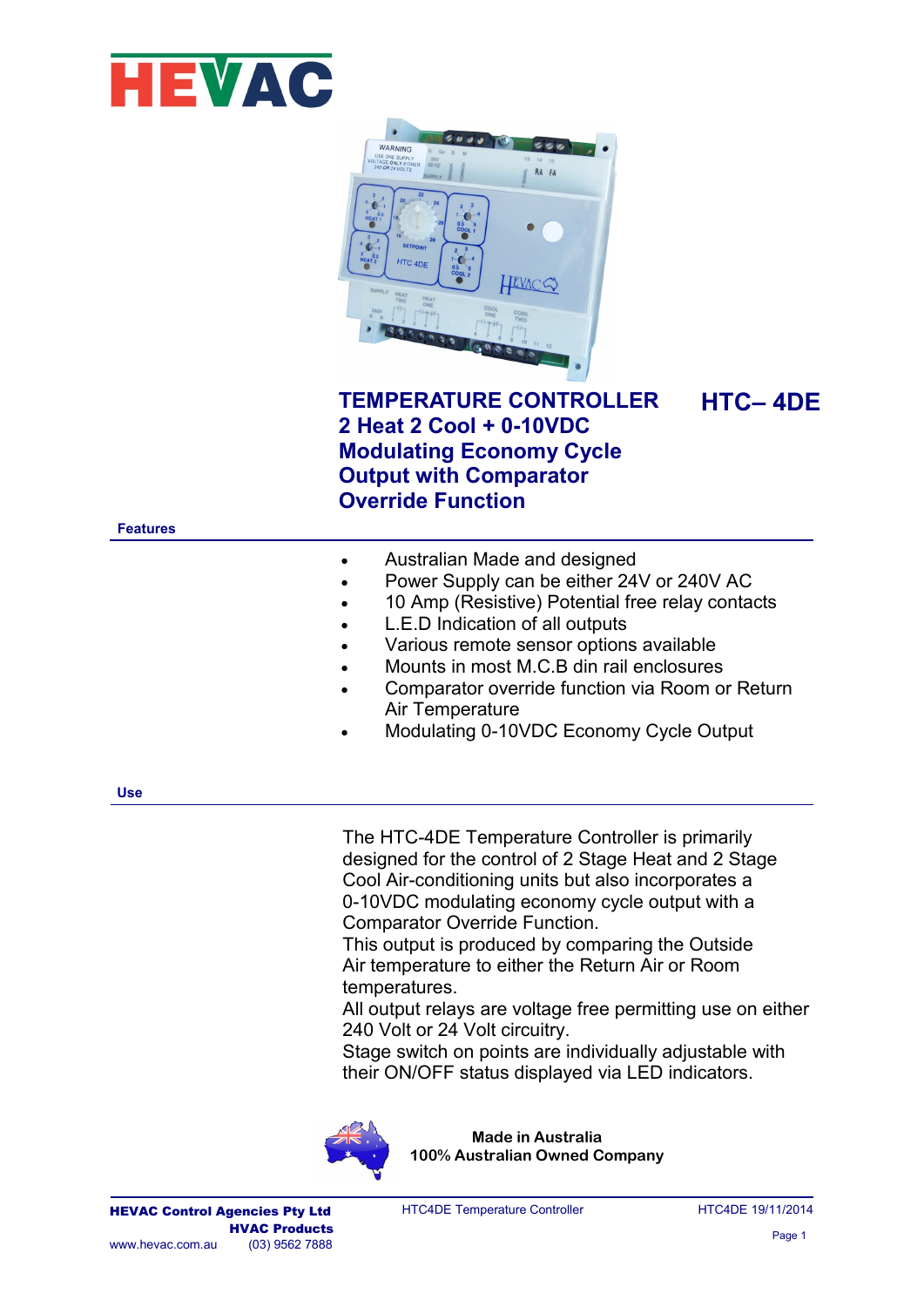

| Jumuu Dala                      |                                           |                                                                               |  |  |  |  |  |
|---------------------------------|-------------------------------------------|-------------------------------------------------------------------------------|--|--|--|--|--|
| <b>General Specifications</b>   | <b>Operating Voltage</b>                  | 24 Volts AC or 240 Volts AC                                                   |  |  |  |  |  |
|                                 | Power Consumption                         |                                                                               |  |  |  |  |  |
|                                 | At 240 Volts                              | 7 VA                                                                          |  |  |  |  |  |
|                                 | At 24 Volts                               | 1 VA                                                                          |  |  |  |  |  |
|                                 | Switching Capacity of Relays              |                                                                               |  |  |  |  |  |
|                                 | Voltage                                   | AC 0250 Volts                                                                 |  |  |  |  |  |
|                                 | Current                                   | $10(3)$ A                                                                     |  |  |  |  |  |
|                                 | <b>Setpoint Setting Range</b>             | 1628 oC                                                                       |  |  |  |  |  |
|                                 | Economy Cycle Output                      | 0-10VDC from Setpoint<br>1.0 oC (NON Adjustable)<br>0.55.0 oC (From Setpoint) |  |  |  |  |  |
|                                 | Economy Cycle Proportional<br><b>Band</b> |                                                                               |  |  |  |  |  |
|                                 | <b>Stage Start Point Adjustment</b>       |                                                                               |  |  |  |  |  |
|                                 | Switching Differential Stage 1            | 0.3 oC (NON Adjustable)                                                       |  |  |  |  |  |
|                                 | <b>Switching Differential Stage 2</b>     | 0.7 oC (NON Adjustable)                                                       |  |  |  |  |  |
|                                 | Output Indication                         |                                                                               |  |  |  |  |  |
|                                 | Heating                                   | 2 x Red LED's                                                                 |  |  |  |  |  |
|                                 | Cooling                                   | 2 x Green LED's                                                               |  |  |  |  |  |
|                                 | Economy Cycle                             | 1 x Yellow LED Intensity of LED<br>varies with the Signal Output              |  |  |  |  |  |
| <b>Environmental Conditions</b> | Operation                                 |                                                                               |  |  |  |  |  |
|                                 | <b>Ambient Temperature</b>                | 0450C                                                                         |  |  |  |  |  |
|                                 | Humidity                                  | < 85 % RH (Non Condensing)                                                    |  |  |  |  |  |
|                                 | Storage and Transport                     |                                                                               |  |  |  |  |  |
|                                 | <b>Ambient Temperature</b>                | $-5650C$                                                                      |  |  |  |  |  |
|                                 | Humidity                                  | < 90 % RH (Non Condensing)                                                    |  |  |  |  |  |
| <b>Product Standards</b>        | C-tick                                    | <b>M10842</b>                                                                 |  |  |  |  |  |
| Weight                          | Including Packaging                       | 470 grams                                                                     |  |  |  |  |  |
| Housing                         | Colour                                    | Grey                                                                          |  |  |  |  |  |
|                                 | Material                                  | ABS POLYCARB                                                                  |  |  |  |  |  |
|                                 | <b>UV Stabilised</b>                      | <b>YES</b>                                                                    |  |  |  |  |  |
|                                 | Fire Retardant                            | <b>YES</b>                                                                    |  |  |  |  |  |
|                                 | Size                                      | L105mm x W105mm x D60mm                                                       |  |  |  |  |  |
|                                 | <b>Mounting Method</b>                    | 35mm Din Rail Mountable                                                       |  |  |  |  |  |
|                                 |                                           |                                                                               |  |  |  |  |  |

HTC4DE Temperature Controller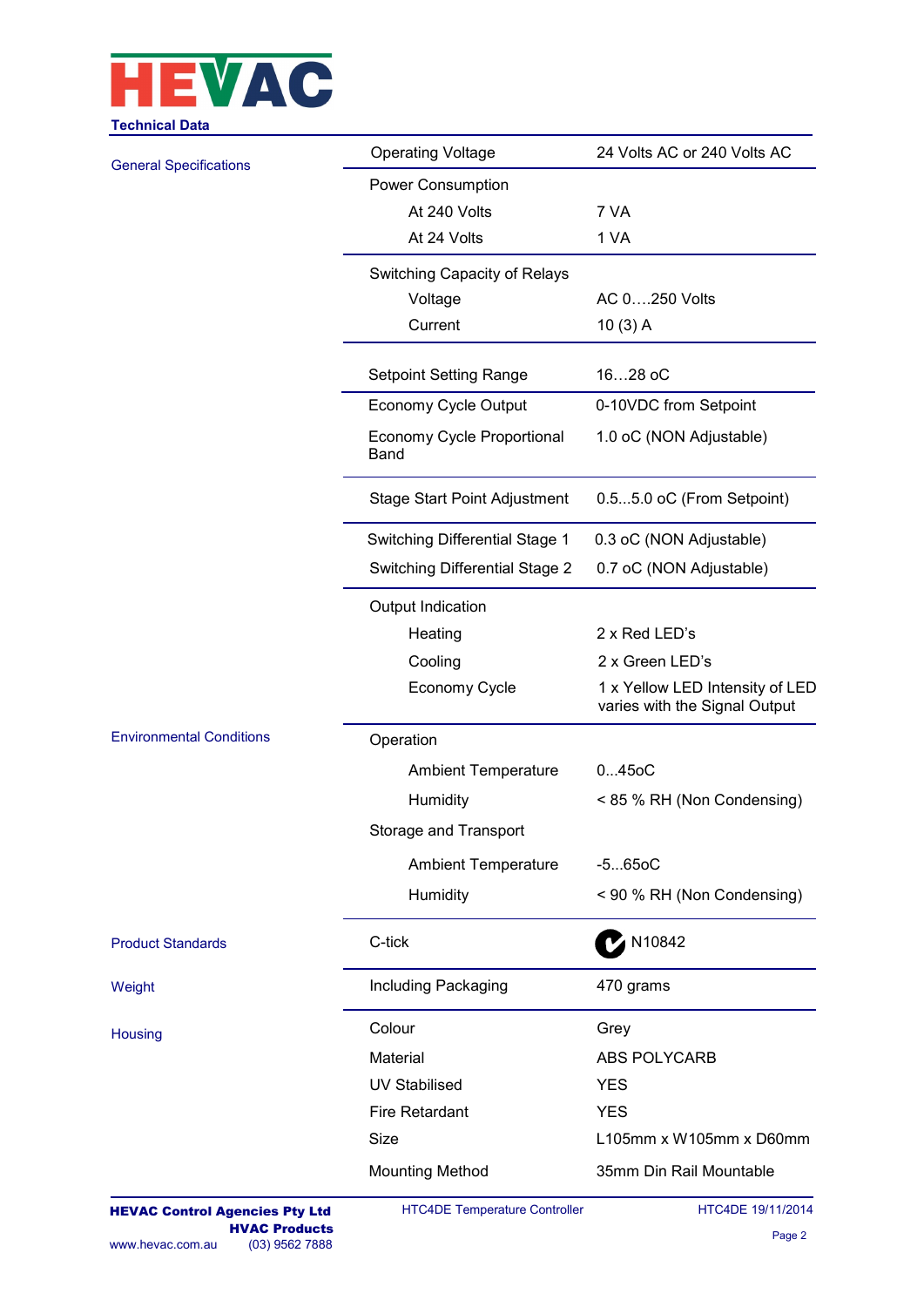

|      | G Gol |       |  |   |          |   |   |          | 13 | 14 15 |         |
|------|-------|-------|--|---|----------|---|---|----------|----|-------|---------|
| 24V  |       | HEAT2 |  |   | HEAT RVC |   |   | COOL RVH |    | COOL2 | R/A F/A |
| 240V |       |       |  |   |          |   |   |          |    |       |         |
|      |       |       |  | ຊ |          | 5 | 6 |          | 8  |       |         |

- G 24 Volt AC Supply Active
- Go 24 Volt AC Supply Ground Reference
- B Sensor Input
- M Sensor Input Common
- 13 0-10VDC Modulating Economy Cycle Output
- 14 Return Air Sensor Input (See Note 1 Below)
- 15 Fresh Air Sensor Input
- A 240 Volt AC Supply Active
- N 240 Volt AC Supply Neutral
- 1 Heating Stage 2 Common
- 2 Heating Stage 2 Output
- 3 Heating Stage 1 Output
- 4 Heating Stage 1 & R/V for Cool Common
- 5 Reversing Valve for Cool Output
- 6 Cooling Stage 1 Output
- 7 Cooling Stage 1 & R/V for Heat Common
- 8 Reversing Valve for Heat Output
- 9 Cooling Stage 2 Common
- 10 Cooling Stage 2 Output



Typical for Heat/Cool type Air-conditioning Units

**Application Example (1)**